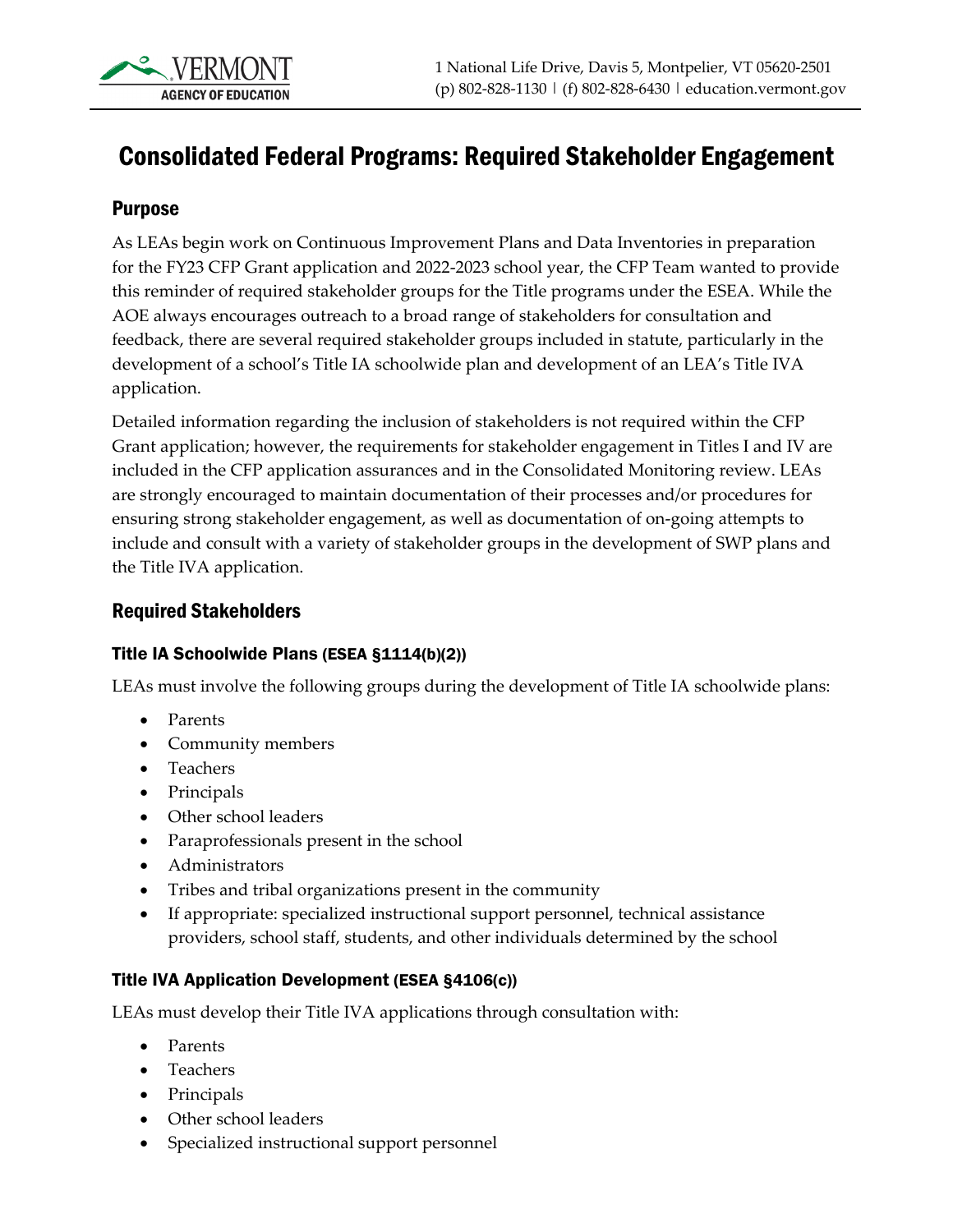- Students
- Community-based organizations
- Local government representatives
- Indian tribes or tribal organizations, if applicable
- Others with relevant and demonstrated expertise in programs and activities designed to meet the purpose of Title IVA

# Stakeholder Group Examples

The following chart, made available by the Title IVA Technical Assistance Center, provides some specific, tangible examples that may assist LEAs as they are considering local groups to consult.

| <b>PARENT AND FAMILY</b><br><b>SCHOOL STAFF</b><br><b>ORGANIZATIONS</b><br><b>ORGANIZATIONS</b>                                         |                                                                                     | <b>DISTRICT AND SCHOOL</b><br><b>LEADERS</b>                                                                                                                          |                                                                         | <b>STUDENT AND YOUTH</b><br><b>ORGANIZATIONS</b>                                                                                                                                          |                                                                                                     |
|-----------------------------------------------------------------------------------------------------------------------------------------|-------------------------------------------------------------------------------------|-----------------------------------------------------------------------------------------------------------------------------------------------------------------------|-------------------------------------------------------------------------|-------------------------------------------------------------------------------------------------------------------------------------------------------------------------------------------|-----------------------------------------------------------------------------------------------------|
| • Teachers' unions<br>• Professional<br>associations                                                                                    | • Parent-teacher<br>organizations or<br>associations<br>• Parent advocacy<br>groups |                                                                                                                                                                       | · School boards<br>• School administration<br>• District administration |                                                                                                                                                                                           | · Student clubs, activities, and<br>government<br>• Youth-serving community-<br>based organizations |
| <b>GOVERNMENT AND COMMUNITY</b><br><b>GROUPS</b>                                                                                        |                                                                                     | <b>NONPROFIT ORGANIZATIONS</b><br><b>PROVIDING SUPPORT AND</b><br><b>EDUCATION SERVICES</b>                                                                           |                                                                         | <b>NONPROFIT ORGANIZATIONS</b><br><b>SERVING VULNERABLE</b><br><b>POPULATIONS</b>                                                                                                         |                                                                                                     |
| • Local government officials<br>• Local child welfare, juvenile<br>court, or law enforcement<br>agencies<br>• Faith-based organizations |                                                                                     | • After-school services<br>• Community health services<br>• Mental health services<br>• Job and career training<br>• STEM education<br>• Drug and violence prevention |                                                                         | • Court-appointed special advocates<br>• Homeless shelters<br>• Food pantries/banks<br>· Juvenile defenders<br>• LGBTQ youth-serving<br>organizations<br>• Children in the welfare system |                                                                                                     |

# Stakeholder Engagement Practices

### Methods of Outreach

Providing a variety of avenues for participation may help to build stakeholder relationships and ensure input.

- Meeting one-on-one allows for creation of personal connection and targeted consultation
- Joint/small group meetings smaller group size allows for closer interaction and relationship building; ability to engage representatives from across groups to share relevant data and ideas
- Large group meetings reaches broad populations; allows for distribution of data/information to many and a range of stakeholder voices to be present
- Leveraging existing community committees and/or advisory boards may help to build the bridge to gain input from local community organizations, particularly those that are small and may be lacking for capacity

Understandably, COVID restrictions have limited in-person opportunities for engagement. LEAs may consider the following methods of engaging stakeholders in a virtual setting: